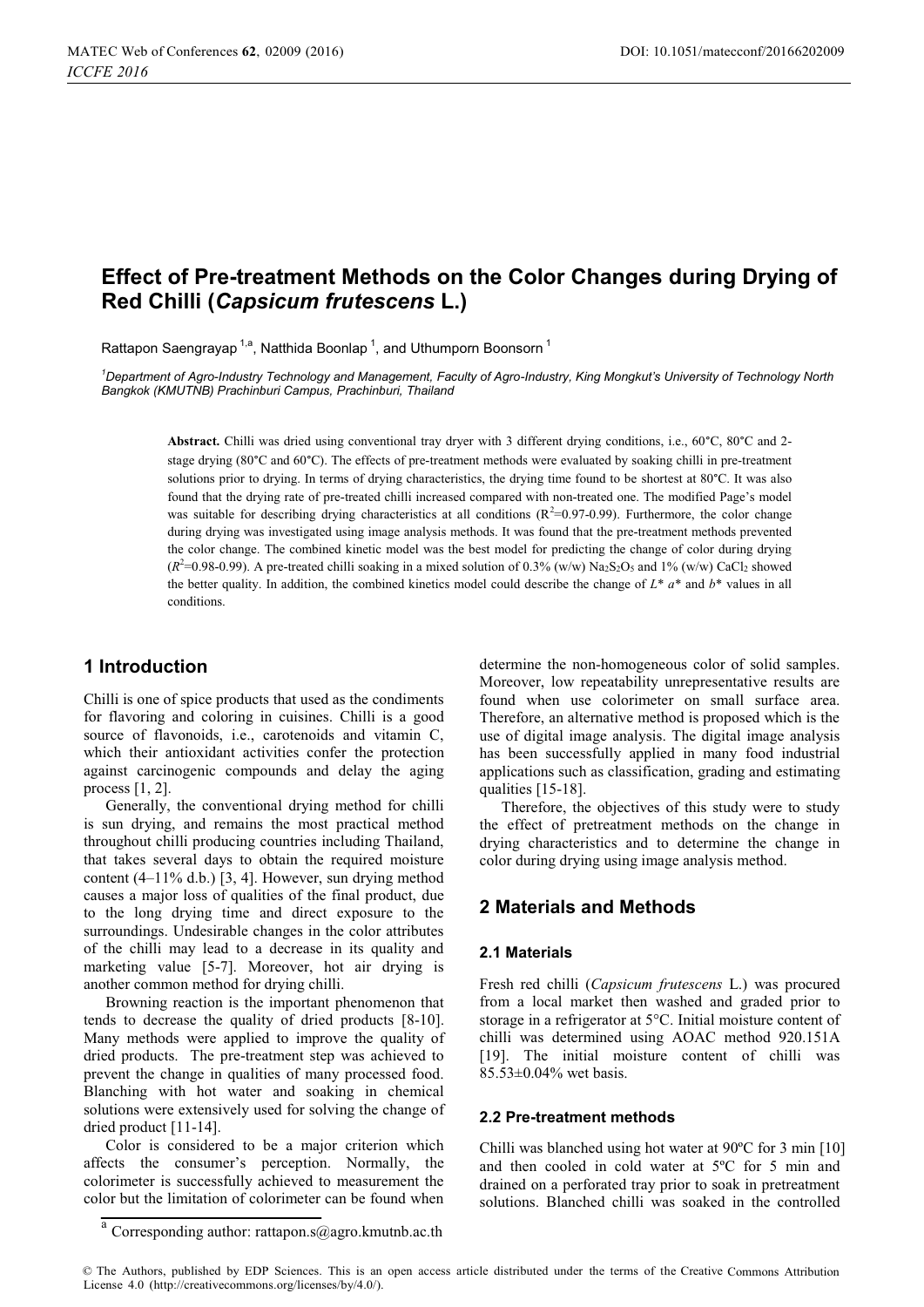temperature pre-treatment solutions of  $25 \pm 1^{\circ}$ C for 10 min The operating ratio was 1:2 (w/w) for chilli and solution, respectively. The mixed pre-treated solutions were consists of (1)  $0.1\%$  (w/w) Na<sub>2</sub>S<sub>2</sub>O<sub>5</sub> and  $1\%$  (w/w) CaCl<sub>2</sub>; (2) 0.2% (w/w)  $Na_2S_2O_5$  and 1% (w/w) CaCl<sub>2</sub>; (3) 0.3% (w/w)  $Na<sub>2</sub>S<sub>2</sub>O<sub>5</sub>$  and 1% (w/w) CaCl<sub>2</sub>; and (4) blanched chilli without soaking were used as a control group. However, in this study, according to the food safety and to avoid an allergic reaction in those who are sensitive to the residues of  $Na<sub>2</sub>S<sub>2</sub>O<sub>5</sub>$  and CaCl<sub>2</sub>; the concentration of  $Na<sub>2</sub>S<sub>2</sub>O<sub>5</sub>$  and CaCl<sub>2</sub> was then controlled to be lower than the limitation of food additive usage of  $Na<sub>2</sub>S<sub>2</sub>O<sub>5</sub>$  and CaCl<sub>2</sub> by Thailand FDA.

#### **2.3 Drying procedures**

A laboratory hot-air dryer (Memmert, UF750, Germany) was used to dry chilli. The temperature was control at  $60^{\circ}$ C and  $80^{\circ}$ C with air velocity 2.0 m/s. Another 2-stage drying was performed using initial temperature of 80°C for 5 hr following by  $60^{\circ}$ C for a final stage. Temperature was monitored using a type-T thermocouple which connected with a data logger (Fluke, 714B, USA). The drying process continues until the sample mass was constant. After drying process finished, the sample was placed in a desiccator for cooling down temperature prior to pack in an aluminum bag, and then kept in a desiccator for further quality evaluations.

## **2.4 Drying characteristics**

The effects of drying methods and drying conditions on drying characteristics were determined. The average moisture ratio (*MR*) was calculated using Eq. (1):

$$
MR=M-M_e/M_0-M_e \tag{1}
$$

Where *M* is sample moisture content (d.b.),  $M_0$  is initial moisture content (d.b.), and  $M_e$  is the equilibrium moisture content.

### **2.5 Color measurement**

Surface colors of chilli were measured using a colorimeter (HunterLab, ColorQuest XE Plus, Reston, VA, USA). Color was expressed in CIELAB, i.e., *L*\* (whiteness or brightness), *a*\* (redness/greenness) and *b*\* (yellowness/blueness) coordinates, standard illuminant D65 and observer 10º. The calorimeter was calibrated against a standard white plate (*L*\**=*91.7*, a*\**=-*1.16*,*  $b^*$ =1.06) before color measurement. The sample was measured three times with three different positions and then reported the data as an average value of the measurements. Total color changes  $(\Delta E)$ , Chroma  $(C)$ , hue angle ( $\circ h$ ) and browning index (*BI*) were calculated using following by Eqs. (2-5):

$$
\Delta E = \sqrt{\left(L^* - L_0^*\right)^2 + \left(a^* - a_0^*\right)^2 + \left(b^* - b_0^*\right)^2} \quad (2)
$$

$$
C = \sqrt{a^{*2} + b^{*2}}
$$
 (3)

$$
h^{\circ} = \tan^{-1}\left(b^*/a^*\right) \tag{4}
$$

$$
BI = [100(x - 0.31)]/0.71
$$
 (5)

Where  $L^*$ <sub>0</sub>,  $a^*$ <sub>0</sub> and  $b^*$ <sub>0</sub> are initial color parameters of the chilli;  $x = (a^* + 1.75L^*)/(5.645L^* + a^* - 0.3012b^*)$ 

### **2.6 Image analysis**

### *2.6.1 Image acquisition system*

The image acquisition system (Figure 1.) consists of an illumination system, a digital camera and a computer to acquire the RGB images. A light box (Medalight Model DIB-0806, Hong Kong) was used as a light source. A digital camera (NIKON, D60, Japan) was mounted with the built-in camera holder on the top of the light box and connected with a computer (Fujitsu, Lightbook B531, Japan) via a USB port for directly capturing the images by a remote control utility software (NIKON, Camera Control Pro 2 - Trial version, Japan).



**Figure1.** Image acquisition system

### *2.6.2 Calibration and color conversion*

Calibration of the image acquisition system was conducted to compare the results between the image analysis method with those of conventional one. The standard color sheets were measured using both a colorimeter (HunterLab, ColorQuest XE Plus, Reston, VA, USA) and image analysis method. The images from image acquisition system were then analyzed using image processing algorithm which developed in MATLAB (V2008a, MathWork, Inc., MA, USA). The accuracy for the use of machine vision could be determined using the following equations:

$$
\Delta E = \sqrt{\left(L_c^* - L^*\right)^2 + \left(a_c^* - a^*\right)^2 + \left(b_c^* - b^*\right)^2} \tag{6}
$$

Where  $L^*$ ,  $a^*$  and  $b^*$  were the actual lightness, redness and yellowness values from colorimeter, respectively;  $L_c^*$ ,  $a_c^*$  and  $b_c^*$  were the converted lightness, redness and yellowness values, respectively.

#### **2.7 Kinetics model**

#### *2.7.1 Drying kinetics*

The obtained drying curves undergoing different methods were fitted with five different models given in Table 1. The models were tested for their validity in describing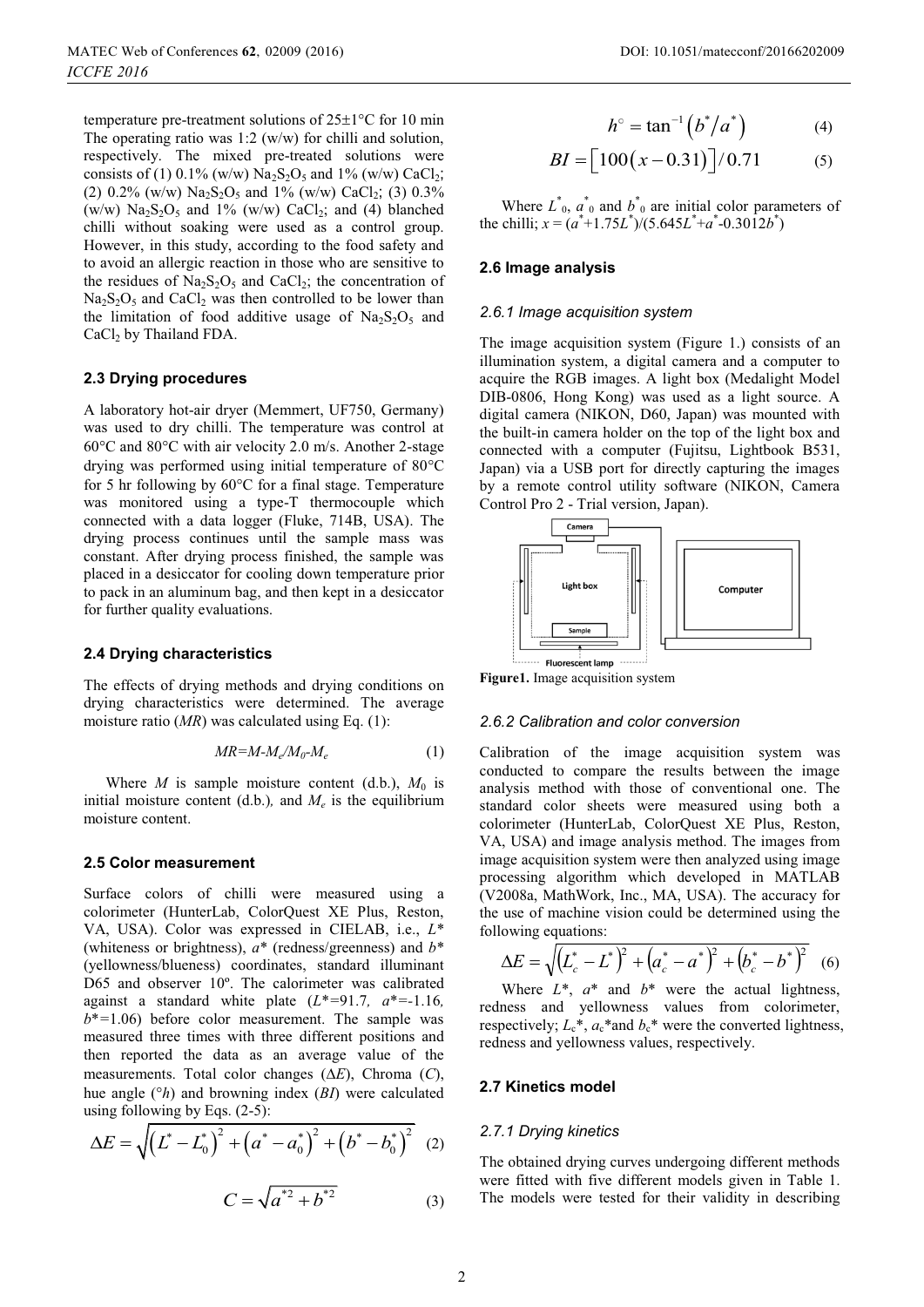drying characteristics of chilli. The coefficients in each model were determined using STATISTICA® (Version 6.0, StatSoft, Tulsa, Okla., U.S.A.). The suitable model was selected using the standard error (*SE*) and the coefficient of detrmination  $(R^2)$ . The best fit model would provide a lowest *SE* with highest  $R^2$  [20].

**Table 1.** Mathematical models applied to the drying curves

| Model               | <b>Model equation</b>  |
|---------------------|------------------------|
| Newton              | $MR = exp(-kt)$        |
| Modified Page       | $MR = exp[-(kt)^n]$    |
| Henderson and Pabis | $MR = a \exp(-kt)$     |
| Logarithmic         | $MR = a \exp(-kt) + c$ |
| Wang and Singh      | $MR = l + at + bt^2$   |

Note:  $k$ , Drving coefficient in min<sup>-1</sup>; *n*, exponent (dimensionless); *t*, time in min; *a*, *b* and *c*, coefficient (dimensionless), specific to individual equations.

#### *2.7.2 Color kinetics*

In order to determine the change of color during drying, chilli was taken from the dryer 30 min interval for each drying condition. Chilli was taken an image using the developed image acquisition system. The RGB values were then determined and converted to CIELAB using MATLAB. The converted CIELAB values in terms of the normalized color differences were plotted as a function of drying time. Several equations were reported to describe the color kinetics [21-23]. Generally, the rate of change of color can be expressed by the following equation:

$$
\frac{dC}{dt} = \pm kC^n \tag{7}
$$

Where  $k$  is the kinetic rate constant;  $C$  is the concentration of quality factor at time t and *n* is the order of reaction.

The time dependent relationships for most foods appear to be described by zero-order or first order kinetic model. By integrating Eq. (7), the zero order equation, the first order equation and the combined kinetic models equation could be derived as [24]:

The zero order equation:  $C = C_0 \pm k_0 t$  (8)

The first order equation: 
$$
C = C_0 \exp(\pm k_1 t)
$$
 (9)

The combined kinetic models equation:

$$
C = \frac{k_0}{k_1} - \left[ \left( \frac{k_0}{k_1} - C_0 \right) \exp\left(\pm k_1 t \right) \right] \tag{10}
$$

Where  $C_0$  is the initial value of color and  $C$  is the color value at a specified time. Moreover, in the equation, a positive (+) and a negative (-) values indicated the formation and degradation of any quality parameter, respectively [24].

## **3 Results and Discussion**

## **3.1 Drying characteristics of chilli**

The results showed that the temperature affected the drying characteristics of chilli. Drying at a higher temperature of 80°C presented lower drying time for all drying conditions. Drying time of chilli is shown in Table 2. It was observed that the pre-treated chilli showed the lower rate of moisture removal than those of non-treated one. This might due to the fact that the blanching and soaking processes increased the moisture content of chilli. A significant amount of moisture was absorbed into chilli and then resulted in a higher time for drying chilli to reach the desired moisture content (9-11% w.b.). In addition, the concentration levels of the mixed pretreatment solutions on the drying time had no significant difference in each drying temperature.

| Table 2. Drying time of chilli undergoing different pre- |  |
|----------------------------------------------------------|--|
| treatment conditions                                     |  |

| <b>Pre-treatment</b>                                                            | Drying time (h) |                |         |  |
|---------------------------------------------------------------------------------|-----------------|----------------|---------|--|
|                                                                                 | $60^{\circ}$ C  | $80^{\circ}$ C | 2-stage |  |
| Non-treated                                                                     | 12              | 4.5            |         |  |
| Blanching                                                                       | 14              | 5.5            | 9.5     |  |
| 0.1% $Na_2S_2O_5$ and 1% CaCl <sub>2</sub>                                      | 13.5            |                | 8.5     |  |
| $0.2\%$ Na <sub>2</sub> S <sub>2</sub> O <sub>5</sub> and 1% CaCl <sub>2</sub>  | 13.5            |                | 8.5     |  |
| $0.3\%$ Na <sub>2</sub> S <sub>2</sub> O <sub>5</sub> and 1\% CaCl <sub>2</sub> | 13              |                |         |  |

**Table 3.** The prediction errors of modified Page models for describing the drying characteristics of chilli undergoing  $80^{\circ}$ C

| <b>Pre-treatment</b>                                                           | SE   | ₽'   |
|--------------------------------------------------------------------------------|------|------|
| Non-treated                                                                    | 0.02 | 0.98 |
| Blanching                                                                      | 0.01 | 0.99 |
| $0.1\%$ Na <sub>2</sub> S <sub>2</sub> O <sub>5</sub> and 1% CaCl <sub>2</sub> | 0.01 | 0.98 |
| $0.2\%$ Na <sub>2</sub> S <sub>2</sub> O <sub>5</sub> and 1% CaCl <sub>2</sub> | 0.01 | 0.97 |
| 0.3% $Na_2S_2O_5$ and 1% CaCl <sub>2</sub>                                     | 0.01 | 0.98 |

Among the pre-treatment methods, chilli soaking in  $0.3\%$  (w/w) Na<sub>2</sub>S<sub>2</sub>O<sub>5</sub> and 1% (w/w) CaCl<sub>2</sub> showed lower drying time at  $60^{\circ}$ C and 2-stage drying for 13 h and 8 h, respectively. On the other hand, according to the drying time, chilli soaking in  $0.1\%$  (w/w) Na<sub>2</sub>S<sub>2</sub>O<sub>5</sub> and  $1\%$  (w/w) CaCl<sub>2</sub> showed the lowest drying time at 80 $\degree$ C for 5 h. The chemical components in the pre-treatment solutions, especially, Na and Ca salts were reported to alter the cellular structure of chilli resulting in increased the moisture removal [3, 11].

**Table 4.** The coefficient of modified Page models for describing the drying characteristics of chilli undergoing 80°C

| <b>Pre-treatment</b>                                                              |      | n    |  |
|-----------------------------------------------------------------------------------|------|------|--|
| Non-treated                                                                       | 0.13 | 1.19 |  |
| Blanching                                                                         | 0.10 | 1.24 |  |
| $0.1\%$ Na <sub>2</sub> S <sub>2</sub> O <sub>5</sub> and $1\%$ CaCl <sub>2</sub> | 0.22 | 1.27 |  |
| $0.2\%$ Na <sub>2</sub> S <sub>2</sub> O <sub>5</sub> and 1% CaCl <sub>2</sub>    | 0.18 | 1.19 |  |
| $0.3\%$ Na <sub>2</sub> S <sub>2</sub> O <sub>5</sub> and 1% CaCl <sub>2</sub>    | 0.19 | 121  |  |

Table 3 shows the results for selecting the suitable model for describing the drying behaviour of chilli undergoing different pre-treatment conditions. It was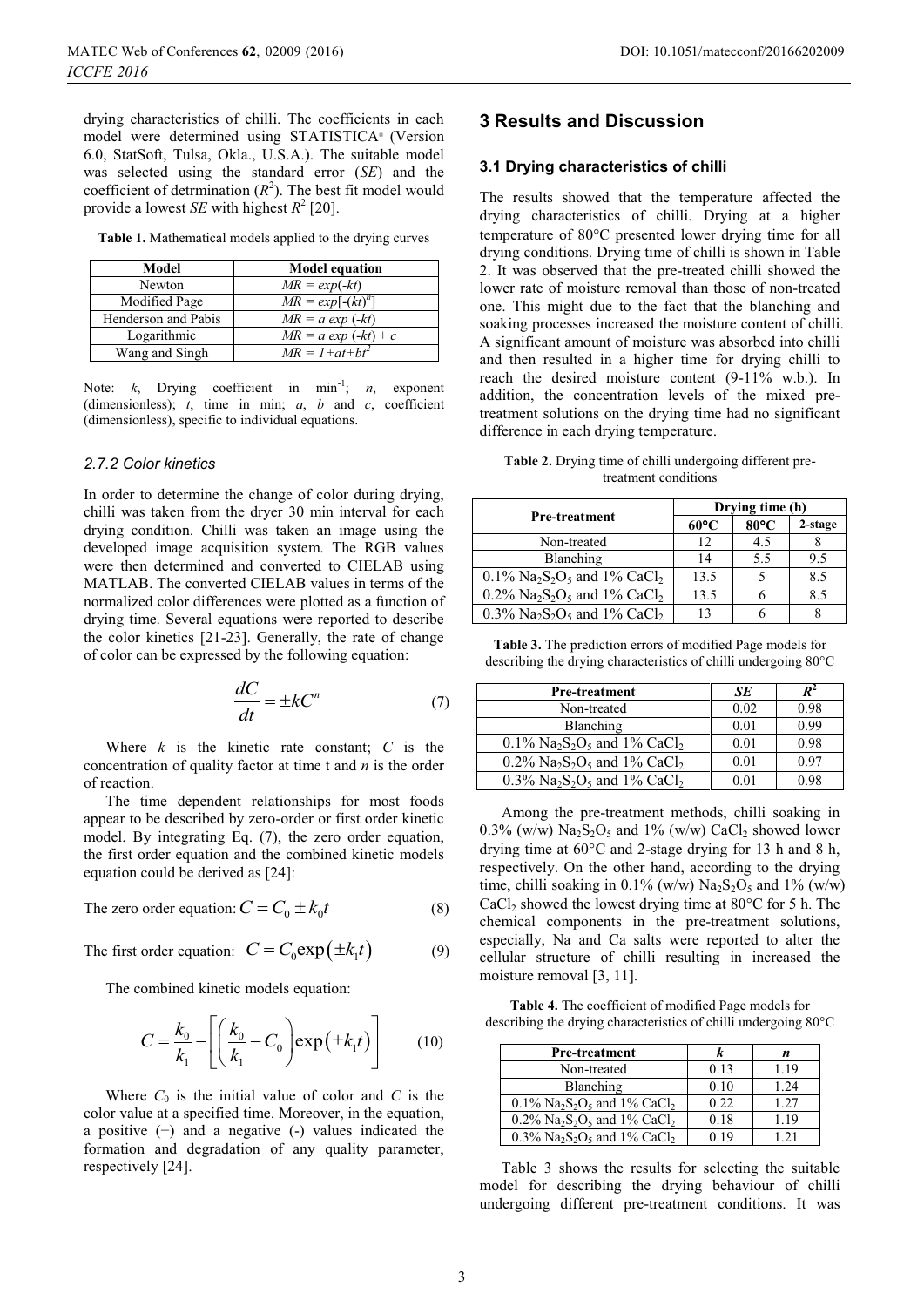observed that the modified Page model was the best model for predicting the change of moisture removal comparing with other models. It provided the lowest *SE* and highest  $R^2$  in all condition of drying. Therefore, modified Page model was then selected for predicting drying characteristics of chilli. Table 4 shows the parameter and drying coefficient of the selected model.

## **3.2 Effect of pre-treatment on color change**

Figure 2 shows the change of color parameters of chilli undergoing different pre-treatment methods at  $60^{\circ}$ C. The  $\Delta E$  was found to be lower when chilli was soaked in pretreatment solutions. The lowest change of  $\Delta E$  was at 0.3% (w/w)  $\text{Na}_2\text{S}_2\text{O}_5$  and 1% (w/w) CaCl<sub>2</sub> with had no significant different between levels of concentration. On the other hand, the fresh chilli and only fresh blanched chilli had higher  $\Delta E$  values.



**Figure 2.** Color attributes of chilli undergoing different pretreatment methods at  $60^{\circ}$ C (DE,  $\Delta$ E; BI, Browning index; C, Chroma; h, hue angle; NT, Non-treated; B, Blanching; 0.10%, 0.1%  $Na_2S_2O_5$  and 1% CaCl<sub>2</sub>; 0.2%, 0.3%  $Na_2S_2O_5$  and 1% CaCl<sub>2</sub>; 0.3%, 0.3% Na<sub>2</sub>S<sub>2</sub>O<sub>5</sub> and 1% CaCl<sub>2</sub>)

Drying at higher temperature  $(80^{\circ}C)$  resulted in higher change of  $\Delta E$  as expected. The surface of chilli became darker due to a larger extension of non-enzymatic browning reaction, especially at higher drying temperature [25-29]. According to the 2-stage drying, higher temperature was applied at the initial stage of drying (the first 4 h.) and a lower temperature was then applied. It was observed that a color was found to be better compared to a 1-stage drying at 80 $\degree$ C while the  $\Delta E$ values were still found to be larger than those of 1-stage drying at  $60^{\circ}$ C. This might be due to the fact that the thermal degradation of some color pigments and nonenzymatic browning reaction were occurred during the initial stage of drying.

Furthermore, in terms of *BI*, the results revealed that non-treated sample presented a significant higher *BI* values compared to the pre-treated one. It was also found that  $0.3\%$  (w/w) Na<sub>2</sub>S<sub>2</sub>O<sub>5</sub> and 1% (w/w) CaCl<sub>2</sub> provided lowest BI value while the level of concentration did not have significant effect on the *BI*. The presence of browning reaction during drying resulted in the higher *BI* values of chilli drying at  $80^{\circ}$ C and 2-stage drying when

compared to drying at 60°C as well. Moreover, all chroma values were in the same range (20.58-22.49) with no significant different. Higher value refers to the purity of red color relating with the present of carotenoids within the chilli [3, 11]. In terms of  $h^{\circ}$  values, it showed similar results with chroma values. There were no significant different between all drying condition. The values of  $h^{\circ}$  were in the range of 30.99-33.36 which exhibited a reddish-orange color.

#### **3.3 Image analysis**

The results showed the compromise in the using of image analysis. The conversion of CIELAB values from RGB values showed a high accuracy and had no significantly different between the converted CIELAB values and those of conventional method.



**Figure 3.** The total color difference and the average total color difference between converted and actual values of the dried chilli

The average  $\Delta E$  was 2.079 (Figure 3) with standard deviation of 0.48. The average  $\Delta E$  was below the threshold value of 2.2; which shows the effectiveness of developed image analysis process and machine vision system.

#### **3.4 Color change kinetics**

In terms of lightness changes chilli became darker than the fresh one. Figure 4 shows the kinetics of the lightness change as a function of drying time at  $80^{\circ}$ C. The lightness values decreased during drying due to the browning reactions during drying. The rate of lightness change was also greater at higher temperature.



**Figure 4.** Kinetics of the lightness change as a function of drying time undergoing different pre-treatment methods at 80°C (DE,  $\Delta E$ ; BI, Browning index; C, Chroma; h, hue angle; NT, Non-treated; B, Blanching; 0.10%, 0.1%  $Na<sub>2</sub>S<sub>2</sub>O<sub>5</sub>$  and 1% CaCl<sub>2</sub>; 0.2%, 0.3% Na<sub>2</sub>S<sub>2</sub>O<sub>5</sub> and 1% CaCl<sub>2</sub>; 0.3%, 0.3%  $Na<sub>2</sub>S<sub>2</sub>O<sub>5</sub>$  and 1% CaCl<sub>2</sub>)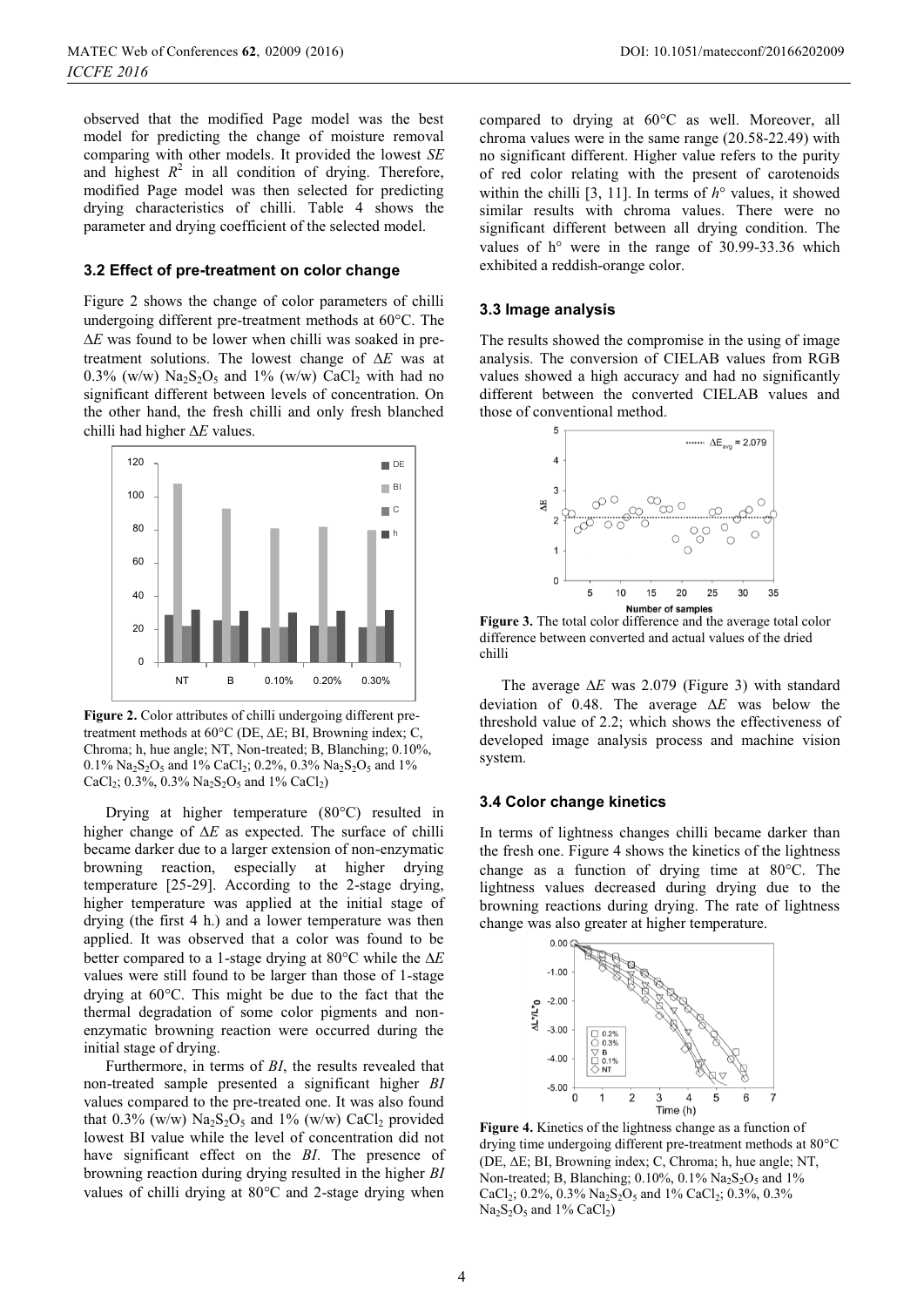Table 5-6 show the estimated parameters and prediction error values of the combined kinetics models for lightness values of chilli undergoing 80°C.

| <b>Table 5.</b> The estimated parameter of the combined kinetics |
|------------------------------------------------------------------|
| models for lightness values of chilli undergoing $80^{\circ}$ C  |

| Pre-treatment                                                                  | Kο       | K1       |  |
|--------------------------------------------------------------------------------|----------|----------|--|
| Non-treated                                                                    | $-0.082$ | $-0.078$ |  |
| Blanching                                                                      | $-0.061$ | $-0.076$ |  |
| 0.1% $Na_2S_2O_5$ and 1% CaCl <sub>2</sub>                                     | $-0.137$ | $-0.067$ |  |
| $0.2\%$ Na <sub>2</sub> S <sub>2</sub> O <sub>5</sub> and 1% CaCl <sub>2</sub> | $-0.111$ | $-0.061$ |  |
| 0.3% $Na_2S_2O_5$ and 1% CaCl <sub>2</sub>                                     | $-0.109$ | $-0.063$ |  |

For redness and yellowness changes, the increase of both values was observed. Drying at higher temperature provided the higher change of these values. The rate of color changes seemed to be faster when above drying condition was applied. The redness values gradually increased as the enzymatic browning reaction occurred

The determination of color change during drying showed the power of image analysis process which had a capability to evaluate the change of product properties which gradually changed during drying. Therefore, this method can be used as a guideline for the on-line quality monitoring of many food processing.

**Table 6.** The prediction errors of the combined kinetics models for lightness values of chilli undergoing  $80^{\circ}$ C

|                                                                                | SE    | $R^2$ |      |
|--------------------------------------------------------------------------------|-------|-------|------|
| <b>Pre-treatment</b>                                                           | $k_0$ | $k_1$ |      |
| Non-treated                                                                    | 0.03  | 0.04  | 0.99 |
| Blanching                                                                      | 0.05  | 0.06  | 0.99 |
| 0.1% $Na_2S_2O_5$ and 1% CaCl <sub>2</sub>                                     | 0.03  | 0.04  | 0.98 |
| $0.2\%$ Na <sub>2</sub> S <sub>2</sub> O <sub>5</sub> and 1% CaCl <sub>2</sub> | 0.04  | 0.05  | 0.99 |
| $0.3\%$ Na <sub>2</sub> S <sub>2</sub> O <sub>5</sub> and 1% CaCl <sub>2</sub> | 0.02  | 0.02  | 0.98 |

## **4 Conclusions**

The fastest drying time was found at  $80^{\circ}$ C. The rate moisture removal of pre-treated chilli was found to be decrease compared to non-treated samples (fresh) at all drying conditions due to the absorption of moisture and solutions during the blanching and soaking process. On the other hand, the chemicals pre-treatment would enhance the rate moisture removal since the Na and Ca salt components of mixed solution altered the chilli structures. However, the levels of concentration had no significant effect on the rate of moisture removal. In terms of modeling, the modified Page model was selected to describe the drying characteristics of chilli since it provided the lowest *SE* (0.01-0.02) and highest  $R^2$  (0.97-0.99) for all drying conditions. The application of pretreatment on the chilli could improve the change of dried chilli color. The *BI* was found to be lower when chilli had been blanched in hot water and then soaked in the mixed solution of 0.3% (w/w)  $Na<sub>2</sub>S<sub>2</sub>O<sub>5</sub>$  and 1% (w/w) CaCl<sub>2</sub> prior to drying. The higher drying temperature  $(80^{\circ}C)$ resulted in the higher degradation of color change of dried product. Moreover, the combined kinetic model was the best fit model that could be used to predict the

change of color during drying. It provided the lowest *SE*  $(0.02-0.04)$  and highest  $R^2$  (0.98-0.99); the estimated kinetic parameters were in the range of -0.082 to -0.137 and -0.061 to -0.078 for  $k_0$  and  $k_1$ , respectively.

## **Acknowledgement**

The authors would like to thanks Agro-Industry Research Center and Faculty of Agro-Industry, King Mongkut's University of Technology North Bangkok for the financial support through the 2015 Research Funding.

## **References**

- 1. M.A. Islam, S.S. Sharma, P. Sinha, M.S. Negi, B. Neog, S.B. Tripathi, Sci. Hort., **183**, 66-71(2015)
- 2. N. Toontom, W. Posri, S. Lertsiri, M. Meenune, Int. Food Res. J., **23**, 1, 289-299 (2016)<br>3. W. Phomkong, S. Sopo
- Soponronnarit, P. Thammarutwasik, Drying Tech, **28**, 12, 1466-1476 (2010)
- 4. R. Jinorose, R. Assawarachan, Int. Soc. Hort. Sci., 595-598 (2015)
- 5. H.S. Santos, M.A. Silva, Drying Tech., **26**, 12, 1421- 1437 (2008)
- 6. E. Uribe, D. Marín, A. Vega-Gálvez, I. Quispe-Fuentes, A. Rodríguez, Food Chem., **190**, 559-565 (2016)
- 7. G.O. Sigge, C.F. Hansmann, E. Joubert, E., J. Food Qual. **22**, 4, 439-452 (1999)
- 8. A. Hossain, L. Woods, B.K. Bala, Intl. J. Food Sci&Tech. **42**, 11, 1367–1375 (2007)
- 9. C. Helou, P. Jacolot, C. Niquet-Léridon, P. Gadonna-Widehem, F.J. Tessier, Food Chem., **190**, 904-911 (2016)
- 10. P. Gupta, J. Ahmed, U.S. Shivhare, G.S.V. Raghavan, G.S.V. Drying Tech., **20**, 10, 1975–1987 (2002)
- 11. Vega-Gálvez, K. Di Scala, K. Rodríguez, R. Lemus-Mondaca, M. Miranda, J. López, M. Perez-Won, Food Chem., **117**, 4, 647-653 (2009)
- 12. G. Adiletta, P. Russo, W. Senadeera, M. Di Matteo, J. Food Eng., **172**, 9-18 (2016)
- 13. J. Carranza-Concha, M. Benlloch, M.M. Camacho, N. Martínez-Navarrete, Food Bio. Proc., **90**, 2, 243- 248(2012)
- 14. S.M. Oliveira, I.N. Ramos, T.R.S. Brandão, C.L.M. Silva, J. Food Process. Preserv., **39**, 8, 2485-2496 (2015)
- 15. P. Komarnicki, R. Stopa, D. Szyjewicz, M. Młotek, Post. Bio. Tech., **114,** (36-44 (2016)
- 16. S. Savadkoohi, H. Hoogenkamp, K. Shamsi, A. Farahnaky, Meat Sci., **97,** 410-418 (2014)
- 17. Girolami, F. Napolitano, D. Faraone, G. Di Bello, A. Braghieri, Meat Sci, **96,** 610-616 (2014)
- 18. P.M. Szczypiński, A. Klepaczko, P. Zapotoczny, Comp. Elec. Agri., **110,** 1-8 (2015)
- 19. AOAC, *Official methods of analysis of AOAC International*, **17**, (2000)
- 20. S.D.F. Mihindukulasuriya, H.P.W. Jayasuriya, Agri. Eng. Int.: CIGR Journal, **15,** 154-166 (2013)